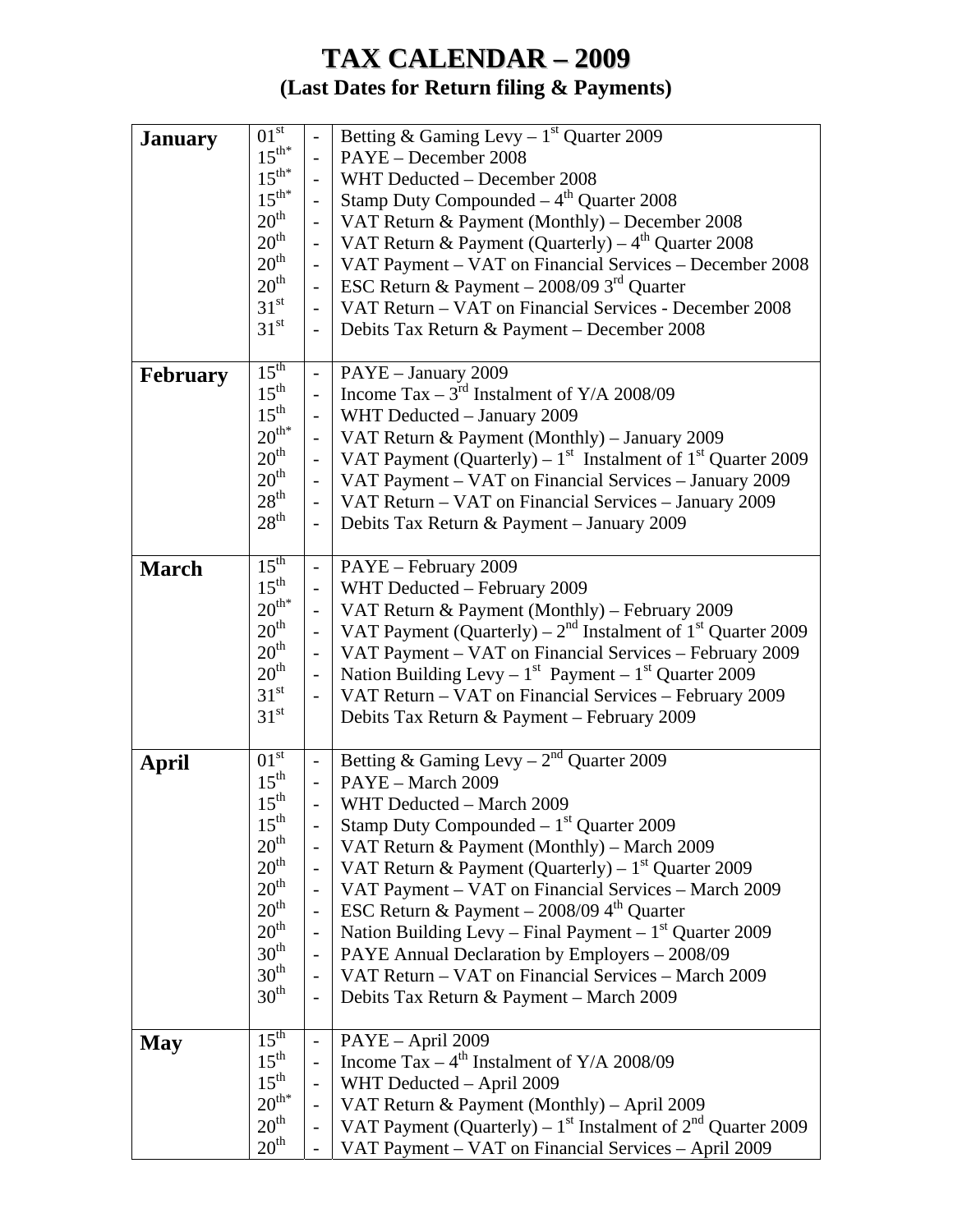| VAT Return - VAT on Financial Services - April 2009<br>$\overline{a}$<br>31 <sup>st</sup><br>Debits Tax Return & Payment - April 2009<br>$\overline{\phantom{a}}$<br>$15^{\text{th}}$<br><b>PAYE</b> - May 2009<br>$\bar{\mathcal{L}}$<br>June<br>$15^{\text{th}}$<br>WHT Deducted - May 2009<br>$\frac{1}{2}$<br>$20^{\text{th}}$<br>VAT Return & Payment (Monthly) – May 2009<br>$\overline{\phantom{a}}$<br>20 <sup>th</sup><br>VAT Payment (Quarterly) – $2^{nd}$ Instalment of $2^{nd}$ Quarter 2009<br>$\overline{a}$<br>$20^{\text{th}}$<br>VAT Payment - VAT on Financial Services - May 2009<br>$\frac{1}{2}$<br>20 <sup>th</sup><br>Nation Building Levy - $2^{nd}$ Payment - $2^{nd}$ Quarter 2009<br>$\overline{\phantom{0}}$<br>30 <sup>th</sup><br>VAT Return - VAT on Financial Services - May 2009<br>$\frac{1}{2}$<br>$30^{\text{th}}$<br>Debits Tax Return & Payment - May 2009<br>$\overline{\phantom{a}}$<br>Betting & Gaming Levy – $3rd$ Quarter 2009<br>01st<br>July<br>$\blacksquare$<br>$15^{\text{th}}$<br>$PAYE - June 2009$<br>$\frac{1}{2}$<br>$15^{\text{th}}$<br>WHT Deducted - June 2009<br>$\overline{\phantom{0}}$<br>$15^{\text{th}}$<br>Stamp Duty Compounded $-2nd$ Quarter 2009<br>$\overline{\phantom{a}}$<br>20 <sup>th</sup><br>VAT Return $&$ Payment (Monthly) – June 2009<br>$\Box$<br>$20^{\text{th}}$<br>VAT Return & Payment (Quarterly) – $2nd$ Quarter 2009<br>$\frac{1}{2}$<br>$20^{\text{th}}$<br>VAT Payment – VAT on Financial Services – June 2009<br>$\overline{\phantom{a}}$<br>20 <sup>th</sup><br>ESC Return & Payment $-$ 2009/10 1 <sup>st</sup> Quarter<br>$\overline{\phantom{a}}$<br>$20^{\text{th}}$<br>Nation Building Levy - Final Payment $-2nd$ Quarter 2009<br>$\blacksquare$<br>$31^{\rm st}$<br>VAT Return - VAT on Financial Services - June 2009<br>$\overline{\phantom{a}}$<br>31 <sup>st</sup><br>Debits Tax Return & Payment - June 2009<br>$15^{\text{th}}$<br>PAYE - July 2009<br>$\qquad \qquad -$<br><b>August</b><br>$15^{\text{th}}$<br>Income Tax – $1st$ Instalment of Y/A 2009/10<br>$\overline{\phantom{0}}$<br>$15^{\text{th}}$<br>WHT Deducted - July 2009<br>$\overline{\phantom{0}}$<br>20 <sup>th</sup><br>VAT Return & Payment (Monthly) – July 2009<br>$\overline{\phantom{0}}$<br>20 <sup>th</sup><br>VAT Payment (Quarterly) – $1st$ Instalment of $3rd$ Quarter 2009<br>$\blacksquare$<br>$20^{\text{th}}$<br>VAT Payment - VAT on Financial Services - July 2009<br>$\blacksquare$<br>$20^{\text{th}}$<br>Nation Building Levy – $1^{st}$ Payment – $3^{rd}$ Quarter 2009<br>$\overline{\phantom{a}}$<br>$31^{\rm st}$<br>VAT Return - VAT on Financial Services - July 2009<br>$\overline{\phantom{a}}$<br>31 <sup>st</sup><br>Debits Tax Return & Payment - July 2009<br>$15^{\text{th}}$<br>PAYE - August 2009<br><b>September</b><br>$\overline{\phantom{0}}$<br>$15^{\text{th}}$<br>WHT Deducted - August 2009<br>$\frac{1}{2}$<br>$20^{\text{th}}$<br>VAT Return & Payment (Monthly) - August 2009<br>$\frac{1}{2}$<br>20 <sup>th</sup><br>VAT Payment (Quarterly) – $2nd$ Instalment of $3rd$ Quarter 2009<br>$\frac{1}{2}$<br>20 <sup>th</sup><br>VAT Payment - VAT on Financial Services - August 2009<br>$\overline{a}$ | 20 <sup>th</sup> | $\mathbb{L}$ | Nation Building Levy - $1^{st}$ Payment - $2^{nd}$ Quarter 2009 |
|------------------------------------------------------------------------------------------------------------------------------------------------------------------------------------------------------------------------------------------------------------------------------------------------------------------------------------------------------------------------------------------------------------------------------------------------------------------------------------------------------------------------------------------------------------------------------------------------------------------------------------------------------------------------------------------------------------------------------------------------------------------------------------------------------------------------------------------------------------------------------------------------------------------------------------------------------------------------------------------------------------------------------------------------------------------------------------------------------------------------------------------------------------------------------------------------------------------------------------------------------------------------------------------------------------------------------------------------------------------------------------------------------------------------------------------------------------------------------------------------------------------------------------------------------------------------------------------------------------------------------------------------------------------------------------------------------------------------------------------------------------------------------------------------------------------------------------------------------------------------------------------------------------------------------------------------------------------------------------------------------------------------------------------------------------------------------------------------------------------------------------------------------------------------------------------------------------------------------------------------------------------------------------------------------------------------------------------------------------------------------------------------------------------------------------------------------------------------------------------------------------------------------------------------------------------------------------------------------------------------------------------------------------------------------------------------------------------------------------------------------------------------------------------------------------------------------------------------------------------------------------------------------------------------------------------------------------------------------------------------------------------------------------------------------------------------------------------------------------------------------------------------------------------------------------------------------------------------------------|------------------|--------------|-----------------------------------------------------------------|
|                                                                                                                                                                                                                                                                                                                                                                                                                                                                                                                                                                                                                                                                                                                                                                                                                                                                                                                                                                                                                                                                                                                                                                                                                                                                                                                                                                                                                                                                                                                                                                                                                                                                                                                                                                                                                                                                                                                                                                                                                                                                                                                                                                                                                                                                                                                                                                                                                                                                                                                                                                                                                                                                                                                                                                                                                                                                                                                                                                                                                                                                                                                                                                                                                                    | $31^{\rm st}$    |              |                                                                 |
|                                                                                                                                                                                                                                                                                                                                                                                                                                                                                                                                                                                                                                                                                                                                                                                                                                                                                                                                                                                                                                                                                                                                                                                                                                                                                                                                                                                                                                                                                                                                                                                                                                                                                                                                                                                                                                                                                                                                                                                                                                                                                                                                                                                                                                                                                                                                                                                                                                                                                                                                                                                                                                                                                                                                                                                                                                                                                                                                                                                                                                                                                                                                                                                                                                    |                  |              |                                                                 |
|                                                                                                                                                                                                                                                                                                                                                                                                                                                                                                                                                                                                                                                                                                                                                                                                                                                                                                                                                                                                                                                                                                                                                                                                                                                                                                                                                                                                                                                                                                                                                                                                                                                                                                                                                                                                                                                                                                                                                                                                                                                                                                                                                                                                                                                                                                                                                                                                                                                                                                                                                                                                                                                                                                                                                                                                                                                                                                                                                                                                                                                                                                                                                                                                                                    |                  |              |                                                                 |
|                                                                                                                                                                                                                                                                                                                                                                                                                                                                                                                                                                                                                                                                                                                                                                                                                                                                                                                                                                                                                                                                                                                                                                                                                                                                                                                                                                                                                                                                                                                                                                                                                                                                                                                                                                                                                                                                                                                                                                                                                                                                                                                                                                                                                                                                                                                                                                                                                                                                                                                                                                                                                                                                                                                                                                                                                                                                                                                                                                                                                                                                                                                                                                                                                                    |                  |              |                                                                 |
|                                                                                                                                                                                                                                                                                                                                                                                                                                                                                                                                                                                                                                                                                                                                                                                                                                                                                                                                                                                                                                                                                                                                                                                                                                                                                                                                                                                                                                                                                                                                                                                                                                                                                                                                                                                                                                                                                                                                                                                                                                                                                                                                                                                                                                                                                                                                                                                                                                                                                                                                                                                                                                                                                                                                                                                                                                                                                                                                                                                                                                                                                                                                                                                                                                    |                  |              |                                                                 |
|                                                                                                                                                                                                                                                                                                                                                                                                                                                                                                                                                                                                                                                                                                                                                                                                                                                                                                                                                                                                                                                                                                                                                                                                                                                                                                                                                                                                                                                                                                                                                                                                                                                                                                                                                                                                                                                                                                                                                                                                                                                                                                                                                                                                                                                                                                                                                                                                                                                                                                                                                                                                                                                                                                                                                                                                                                                                                                                                                                                                                                                                                                                                                                                                                                    |                  |              |                                                                 |
|                                                                                                                                                                                                                                                                                                                                                                                                                                                                                                                                                                                                                                                                                                                                                                                                                                                                                                                                                                                                                                                                                                                                                                                                                                                                                                                                                                                                                                                                                                                                                                                                                                                                                                                                                                                                                                                                                                                                                                                                                                                                                                                                                                                                                                                                                                                                                                                                                                                                                                                                                                                                                                                                                                                                                                                                                                                                                                                                                                                                                                                                                                                                                                                                                                    |                  |              |                                                                 |
|                                                                                                                                                                                                                                                                                                                                                                                                                                                                                                                                                                                                                                                                                                                                                                                                                                                                                                                                                                                                                                                                                                                                                                                                                                                                                                                                                                                                                                                                                                                                                                                                                                                                                                                                                                                                                                                                                                                                                                                                                                                                                                                                                                                                                                                                                                                                                                                                                                                                                                                                                                                                                                                                                                                                                                                                                                                                                                                                                                                                                                                                                                                                                                                                                                    |                  |              |                                                                 |
|                                                                                                                                                                                                                                                                                                                                                                                                                                                                                                                                                                                                                                                                                                                                                                                                                                                                                                                                                                                                                                                                                                                                                                                                                                                                                                                                                                                                                                                                                                                                                                                                                                                                                                                                                                                                                                                                                                                                                                                                                                                                                                                                                                                                                                                                                                                                                                                                                                                                                                                                                                                                                                                                                                                                                                                                                                                                                                                                                                                                                                                                                                                                                                                                                                    |                  |              |                                                                 |
|                                                                                                                                                                                                                                                                                                                                                                                                                                                                                                                                                                                                                                                                                                                                                                                                                                                                                                                                                                                                                                                                                                                                                                                                                                                                                                                                                                                                                                                                                                                                                                                                                                                                                                                                                                                                                                                                                                                                                                                                                                                                                                                                                                                                                                                                                                                                                                                                                                                                                                                                                                                                                                                                                                                                                                                                                                                                                                                                                                                                                                                                                                                                                                                                                                    |                  |              |                                                                 |
|                                                                                                                                                                                                                                                                                                                                                                                                                                                                                                                                                                                                                                                                                                                                                                                                                                                                                                                                                                                                                                                                                                                                                                                                                                                                                                                                                                                                                                                                                                                                                                                                                                                                                                                                                                                                                                                                                                                                                                                                                                                                                                                                                                                                                                                                                                                                                                                                                                                                                                                                                                                                                                                                                                                                                                                                                                                                                                                                                                                                                                                                                                                                                                                                                                    |                  |              |                                                                 |
|                                                                                                                                                                                                                                                                                                                                                                                                                                                                                                                                                                                                                                                                                                                                                                                                                                                                                                                                                                                                                                                                                                                                                                                                                                                                                                                                                                                                                                                                                                                                                                                                                                                                                                                                                                                                                                                                                                                                                                                                                                                                                                                                                                                                                                                                                                                                                                                                                                                                                                                                                                                                                                                                                                                                                                                                                                                                                                                                                                                                                                                                                                                                                                                                                                    |                  |              |                                                                 |
|                                                                                                                                                                                                                                                                                                                                                                                                                                                                                                                                                                                                                                                                                                                                                                                                                                                                                                                                                                                                                                                                                                                                                                                                                                                                                                                                                                                                                                                                                                                                                                                                                                                                                                                                                                                                                                                                                                                                                                                                                                                                                                                                                                                                                                                                                                                                                                                                                                                                                                                                                                                                                                                                                                                                                                                                                                                                                                                                                                                                                                                                                                                                                                                                                                    |                  |              |                                                                 |
|                                                                                                                                                                                                                                                                                                                                                                                                                                                                                                                                                                                                                                                                                                                                                                                                                                                                                                                                                                                                                                                                                                                                                                                                                                                                                                                                                                                                                                                                                                                                                                                                                                                                                                                                                                                                                                                                                                                                                                                                                                                                                                                                                                                                                                                                                                                                                                                                                                                                                                                                                                                                                                                                                                                                                                                                                                                                                                                                                                                                                                                                                                                                                                                                                                    |                  |              |                                                                 |
|                                                                                                                                                                                                                                                                                                                                                                                                                                                                                                                                                                                                                                                                                                                                                                                                                                                                                                                                                                                                                                                                                                                                                                                                                                                                                                                                                                                                                                                                                                                                                                                                                                                                                                                                                                                                                                                                                                                                                                                                                                                                                                                                                                                                                                                                                                                                                                                                                                                                                                                                                                                                                                                                                                                                                                                                                                                                                                                                                                                                                                                                                                                                                                                                                                    |                  |              |                                                                 |
|                                                                                                                                                                                                                                                                                                                                                                                                                                                                                                                                                                                                                                                                                                                                                                                                                                                                                                                                                                                                                                                                                                                                                                                                                                                                                                                                                                                                                                                                                                                                                                                                                                                                                                                                                                                                                                                                                                                                                                                                                                                                                                                                                                                                                                                                                                                                                                                                                                                                                                                                                                                                                                                                                                                                                                                                                                                                                                                                                                                                                                                                                                                                                                                                                                    |                  |              |                                                                 |
|                                                                                                                                                                                                                                                                                                                                                                                                                                                                                                                                                                                                                                                                                                                                                                                                                                                                                                                                                                                                                                                                                                                                                                                                                                                                                                                                                                                                                                                                                                                                                                                                                                                                                                                                                                                                                                                                                                                                                                                                                                                                                                                                                                                                                                                                                                                                                                                                                                                                                                                                                                                                                                                                                                                                                                                                                                                                                                                                                                                                                                                                                                                                                                                                                                    |                  |              |                                                                 |
|                                                                                                                                                                                                                                                                                                                                                                                                                                                                                                                                                                                                                                                                                                                                                                                                                                                                                                                                                                                                                                                                                                                                                                                                                                                                                                                                                                                                                                                                                                                                                                                                                                                                                                                                                                                                                                                                                                                                                                                                                                                                                                                                                                                                                                                                                                                                                                                                                                                                                                                                                                                                                                                                                                                                                                                                                                                                                                                                                                                                                                                                                                                                                                                                                                    |                  |              |                                                                 |
|                                                                                                                                                                                                                                                                                                                                                                                                                                                                                                                                                                                                                                                                                                                                                                                                                                                                                                                                                                                                                                                                                                                                                                                                                                                                                                                                                                                                                                                                                                                                                                                                                                                                                                                                                                                                                                                                                                                                                                                                                                                                                                                                                                                                                                                                                                                                                                                                                                                                                                                                                                                                                                                                                                                                                                                                                                                                                                                                                                                                                                                                                                                                                                                                                                    |                  |              |                                                                 |
|                                                                                                                                                                                                                                                                                                                                                                                                                                                                                                                                                                                                                                                                                                                                                                                                                                                                                                                                                                                                                                                                                                                                                                                                                                                                                                                                                                                                                                                                                                                                                                                                                                                                                                                                                                                                                                                                                                                                                                                                                                                                                                                                                                                                                                                                                                                                                                                                                                                                                                                                                                                                                                                                                                                                                                                                                                                                                                                                                                                                                                                                                                                                                                                                                                    |                  |              |                                                                 |
|                                                                                                                                                                                                                                                                                                                                                                                                                                                                                                                                                                                                                                                                                                                                                                                                                                                                                                                                                                                                                                                                                                                                                                                                                                                                                                                                                                                                                                                                                                                                                                                                                                                                                                                                                                                                                                                                                                                                                                                                                                                                                                                                                                                                                                                                                                                                                                                                                                                                                                                                                                                                                                                                                                                                                                                                                                                                                                                                                                                                                                                                                                                                                                                                                                    |                  |              |                                                                 |
|                                                                                                                                                                                                                                                                                                                                                                                                                                                                                                                                                                                                                                                                                                                                                                                                                                                                                                                                                                                                                                                                                                                                                                                                                                                                                                                                                                                                                                                                                                                                                                                                                                                                                                                                                                                                                                                                                                                                                                                                                                                                                                                                                                                                                                                                                                                                                                                                                                                                                                                                                                                                                                                                                                                                                                                                                                                                                                                                                                                                                                                                                                                                                                                                                                    |                  |              |                                                                 |
|                                                                                                                                                                                                                                                                                                                                                                                                                                                                                                                                                                                                                                                                                                                                                                                                                                                                                                                                                                                                                                                                                                                                                                                                                                                                                                                                                                                                                                                                                                                                                                                                                                                                                                                                                                                                                                                                                                                                                                                                                                                                                                                                                                                                                                                                                                                                                                                                                                                                                                                                                                                                                                                                                                                                                                                                                                                                                                                                                                                                                                                                                                                                                                                                                                    |                  |              |                                                                 |
|                                                                                                                                                                                                                                                                                                                                                                                                                                                                                                                                                                                                                                                                                                                                                                                                                                                                                                                                                                                                                                                                                                                                                                                                                                                                                                                                                                                                                                                                                                                                                                                                                                                                                                                                                                                                                                                                                                                                                                                                                                                                                                                                                                                                                                                                                                                                                                                                                                                                                                                                                                                                                                                                                                                                                                                                                                                                                                                                                                                                                                                                                                                                                                                                                                    |                  |              |                                                                 |
|                                                                                                                                                                                                                                                                                                                                                                                                                                                                                                                                                                                                                                                                                                                                                                                                                                                                                                                                                                                                                                                                                                                                                                                                                                                                                                                                                                                                                                                                                                                                                                                                                                                                                                                                                                                                                                                                                                                                                                                                                                                                                                                                                                                                                                                                                                                                                                                                                                                                                                                                                                                                                                                                                                                                                                                                                                                                                                                                                                                                                                                                                                                                                                                                                                    |                  |              |                                                                 |
|                                                                                                                                                                                                                                                                                                                                                                                                                                                                                                                                                                                                                                                                                                                                                                                                                                                                                                                                                                                                                                                                                                                                                                                                                                                                                                                                                                                                                                                                                                                                                                                                                                                                                                                                                                                                                                                                                                                                                                                                                                                                                                                                                                                                                                                                                                                                                                                                                                                                                                                                                                                                                                                                                                                                                                                                                                                                                                                                                                                                                                                                                                                                                                                                                                    |                  |              |                                                                 |
|                                                                                                                                                                                                                                                                                                                                                                                                                                                                                                                                                                                                                                                                                                                                                                                                                                                                                                                                                                                                                                                                                                                                                                                                                                                                                                                                                                                                                                                                                                                                                                                                                                                                                                                                                                                                                                                                                                                                                                                                                                                                                                                                                                                                                                                                                                                                                                                                                                                                                                                                                                                                                                                                                                                                                                                                                                                                                                                                                                                                                                                                                                                                                                                                                                    |                  |              |                                                                 |
|                                                                                                                                                                                                                                                                                                                                                                                                                                                                                                                                                                                                                                                                                                                                                                                                                                                                                                                                                                                                                                                                                                                                                                                                                                                                                                                                                                                                                                                                                                                                                                                                                                                                                                                                                                                                                                                                                                                                                                                                                                                                                                                                                                                                                                                                                                                                                                                                                                                                                                                                                                                                                                                                                                                                                                                                                                                                                                                                                                                                                                                                                                                                                                                                                                    |                  |              |                                                                 |
|                                                                                                                                                                                                                                                                                                                                                                                                                                                                                                                                                                                                                                                                                                                                                                                                                                                                                                                                                                                                                                                                                                                                                                                                                                                                                                                                                                                                                                                                                                                                                                                                                                                                                                                                                                                                                                                                                                                                                                                                                                                                                                                                                                                                                                                                                                                                                                                                                                                                                                                                                                                                                                                                                                                                                                                                                                                                                                                                                                                                                                                                                                                                                                                                                                    |                  |              |                                                                 |
|                                                                                                                                                                                                                                                                                                                                                                                                                                                                                                                                                                                                                                                                                                                                                                                                                                                                                                                                                                                                                                                                                                                                                                                                                                                                                                                                                                                                                                                                                                                                                                                                                                                                                                                                                                                                                                                                                                                                                                                                                                                                                                                                                                                                                                                                                                                                                                                                                                                                                                                                                                                                                                                                                                                                                                                                                                                                                                                                                                                                                                                                                                                                                                                                                                    |                  |              |                                                                 |
|                                                                                                                                                                                                                                                                                                                                                                                                                                                                                                                                                                                                                                                                                                                                                                                                                                                                                                                                                                                                                                                                                                                                                                                                                                                                                                                                                                                                                                                                                                                                                                                                                                                                                                                                                                                                                                                                                                                                                                                                                                                                                                                                                                                                                                                                                                                                                                                                                                                                                                                                                                                                                                                                                                                                                                                                                                                                                                                                                                                                                                                                                                                                                                                                                                    |                  |              |                                                                 |
|                                                                                                                                                                                                                                                                                                                                                                                                                                                                                                                                                                                                                                                                                                                                                                                                                                                                                                                                                                                                                                                                                                                                                                                                                                                                                                                                                                                                                                                                                                                                                                                                                                                                                                                                                                                                                                                                                                                                                                                                                                                                                                                                                                                                                                                                                                                                                                                                                                                                                                                                                                                                                                                                                                                                                                                                                                                                                                                                                                                                                                                                                                                                                                                                                                    |                  |              |                                                                 |
|                                                                                                                                                                                                                                                                                                                                                                                                                                                                                                                                                                                                                                                                                                                                                                                                                                                                                                                                                                                                                                                                                                                                                                                                                                                                                                                                                                                                                                                                                                                                                                                                                                                                                                                                                                                                                                                                                                                                                                                                                                                                                                                                                                                                                                                                                                                                                                                                                                                                                                                                                                                                                                                                                                                                                                                                                                                                                                                                                                                                                                                                                                                                                                                                                                    |                  |              |                                                                 |
|                                                                                                                                                                                                                                                                                                                                                                                                                                                                                                                                                                                                                                                                                                                                                                                                                                                                                                                                                                                                                                                                                                                                                                                                                                                                                                                                                                                                                                                                                                                                                                                                                                                                                                                                                                                                                                                                                                                                                                                                                                                                                                                                                                                                                                                                                                                                                                                                                                                                                                                                                                                                                                                                                                                                                                                                                                                                                                                                                                                                                                                                                                                                                                                                                                    |                  |              |                                                                 |
|                                                                                                                                                                                                                                                                                                                                                                                                                                                                                                                                                                                                                                                                                                                                                                                                                                                                                                                                                                                                                                                                                                                                                                                                                                                                                                                                                                                                                                                                                                                                                                                                                                                                                                                                                                                                                                                                                                                                                                                                                                                                                                                                                                                                                                                                                                                                                                                                                                                                                                                                                                                                                                                                                                                                                                                                                                                                                                                                                                                                                                                                                                                                                                                                                                    |                  |              |                                                                 |
|                                                                                                                                                                                                                                                                                                                                                                                                                                                                                                                                                                                                                                                                                                                                                                                                                                                                                                                                                                                                                                                                                                                                                                                                                                                                                                                                                                                                                                                                                                                                                                                                                                                                                                                                                                                                                                                                                                                                                                                                                                                                                                                                                                                                                                                                                                                                                                                                                                                                                                                                                                                                                                                                                                                                                                                                                                                                                                                                                                                                                                                                                                                                                                                                                                    |                  |              |                                                                 |
|                                                                                                                                                                                                                                                                                                                                                                                                                                                                                                                                                                                                                                                                                                                                                                                                                                                                                                                                                                                                                                                                                                                                                                                                                                                                                                                                                                                                                                                                                                                                                                                                                                                                                                                                                                                                                                                                                                                                                                                                                                                                                                                                                                                                                                                                                                                                                                                                                                                                                                                                                                                                                                                                                                                                                                                                                                                                                                                                                                                                                                                                                                                                                                                                                                    |                  |              |                                                                 |
|                                                                                                                                                                                                                                                                                                                                                                                                                                                                                                                                                                                                                                                                                                                                                                                                                                                                                                                                                                                                                                                                                                                                                                                                                                                                                                                                                                                                                                                                                                                                                                                                                                                                                                                                                                                                                                                                                                                                                                                                                                                                                                                                                                                                                                                                                                                                                                                                                                                                                                                                                                                                                                                                                                                                                                                                                                                                                                                                                                                                                                                                                                                                                                                                                                    |                  |              |                                                                 |
| $\frac{1}{2}$                                                                                                                                                                                                                                                                                                                                                                                                                                                                                                                                                                                                                                                                                                                                                                                                                                                                                                                                                                                                                                                                                                                                                                                                                                                                                                                                                                                                                                                                                                                                                                                                                                                                                                                                                                                                                                                                                                                                                                                                                                                                                                                                                                                                                                                                                                                                                                                                                                                                                                                                                                                                                                                                                                                                                                                                                                                                                                                                                                                                                                                                                                                                                                                                                      | $20^{\text{th}}$ |              | Nation Building Levy – $2^{nd}$ Payment – $3^{rd}$ Quarter 2009 |
| $30^{\text{th}}$<br>Income Tax Return & Final Payment - $Y/A$ 2008/09<br>$\overline{\phantom{a}}$                                                                                                                                                                                                                                                                                                                                                                                                                                                                                                                                                                                                                                                                                                                                                                                                                                                                                                                                                                                                                                                                                                                                                                                                                                                                                                                                                                                                                                                                                                                                                                                                                                                                                                                                                                                                                                                                                                                                                                                                                                                                                                                                                                                                                                                                                                                                                                                                                                                                                                                                                                                                                                                                                                                                                                                                                                                                                                                                                                                                                                                                                                                                  |                  |              |                                                                 |
| 30 <sup>th</sup><br>15% Tax on Distributable Profits of 2008/09<br>$\overline{\phantom{0}}$                                                                                                                                                                                                                                                                                                                                                                                                                                                                                                                                                                                                                                                                                                                                                                                                                                                                                                                                                                                                                                                                                                                                                                                                                                                                                                                                                                                                                                                                                                                                                                                                                                                                                                                                                                                                                                                                                                                                                                                                                                                                                                                                                                                                                                                                                                                                                                                                                                                                                                                                                                                                                                                                                                                                                                                                                                                                                                                                                                                                                                                                                                                                        |                  |              |                                                                 |
| 30 <sup>th</sup><br>VAT Return - VAT on Financial Services - August 2009<br>$\overline{\phantom{a}}$                                                                                                                                                                                                                                                                                                                                                                                                                                                                                                                                                                                                                                                                                                                                                                                                                                                                                                                                                                                                                                                                                                                                                                                                                                                                                                                                                                                                                                                                                                                                                                                                                                                                                                                                                                                                                                                                                                                                                                                                                                                                                                                                                                                                                                                                                                                                                                                                                                                                                                                                                                                                                                                                                                                                                                                                                                                                                                                                                                                                                                                                                                                               |                  |              |                                                                 |
| $30^{\text{th}}$<br>Debits Tax Return & Payment - August 2009                                                                                                                                                                                                                                                                                                                                                                                                                                                                                                                                                                                                                                                                                                                                                                                                                                                                                                                                                                                                                                                                                                                                                                                                                                                                                                                                                                                                                                                                                                                                                                                                                                                                                                                                                                                                                                                                                                                                                                                                                                                                                                                                                                                                                                                                                                                                                                                                                                                                                                                                                                                                                                                                                                                                                                                                                                                                                                                                                                                                                                                                                                                                                                      |                  |              |                                                                 |
|                                                                                                                                                                                                                                                                                                                                                                                                                                                                                                                                                                                                                                                                                                                                                                                                                                                                                                                                                                                                                                                                                                                                                                                                                                                                                                                                                                                                                                                                                                                                                                                                                                                                                                                                                                                                                                                                                                                                                                                                                                                                                                                                                                                                                                                                                                                                                                                                                                                                                                                                                                                                                                                                                                                                                                                                                                                                                                                                                                                                                                                                                                                                                                                                                                    |                  |              |                                                                 |
| $\overline{01}^{st}$<br>Betting & Gaming Levy - $4^{\overline{th}}$ Quarter 2009<br><b>October</b><br>$\frac{1}{2}$                                                                                                                                                                                                                                                                                                                                                                                                                                                                                                                                                                                                                                                                                                                                                                                                                                                                                                                                                                                                                                                                                                                                                                                                                                                                                                                                                                                                                                                                                                                                                                                                                                                                                                                                                                                                                                                                                                                                                                                                                                                                                                                                                                                                                                                                                                                                                                                                                                                                                                                                                                                                                                                                                                                                                                                                                                                                                                                                                                                                                                                                                                                |                  |              |                                                                 |
| $15^{\text{th}}$<br>PAYE - September 2009<br>$\frac{1}{2}$                                                                                                                                                                                                                                                                                                                                                                                                                                                                                                                                                                                                                                                                                                                                                                                                                                                                                                                                                                                                                                                                                                                                                                                                                                                                                                                                                                                                                                                                                                                                                                                                                                                                                                                                                                                                                                                                                                                                                                                                                                                                                                                                                                                                                                                                                                                                                                                                                                                                                                                                                                                                                                                                                                                                                                                                                                                                                                                                                                                                                                                                                                                                                                         |                  |              |                                                                 |
| $15^{\text{th}}$<br>WHT Deducted - September 2009<br>$\overline{\phantom{a}}$                                                                                                                                                                                                                                                                                                                                                                                                                                                                                                                                                                                                                                                                                                                                                                                                                                                                                                                                                                                                                                                                                                                                                                                                                                                                                                                                                                                                                                                                                                                                                                                                                                                                                                                                                                                                                                                                                                                                                                                                                                                                                                                                                                                                                                                                                                                                                                                                                                                                                                                                                                                                                                                                                                                                                                                                                                                                                                                                                                                                                                                                                                                                                      |                  |              |                                                                 |
| $15^{\text{th}}$<br>Stamp Duty Compounded $-3^{rd}$ Quarter 2009<br>$\frac{1}{2}$                                                                                                                                                                                                                                                                                                                                                                                                                                                                                                                                                                                                                                                                                                                                                                                                                                                                                                                                                                                                                                                                                                                                                                                                                                                                                                                                                                                                                                                                                                                                                                                                                                                                                                                                                                                                                                                                                                                                                                                                                                                                                                                                                                                                                                                                                                                                                                                                                                                                                                                                                                                                                                                                                                                                                                                                                                                                                                                                                                                                                                                                                                                                                  |                  |              |                                                                 |
| 20 <sup>th</sup><br>VAT Return & Payment (Monthly) – September 2009<br>$\overline{\phantom{a}}$                                                                                                                                                                                                                                                                                                                                                                                                                                                                                                                                                                                                                                                                                                                                                                                                                                                                                                                                                                                                                                                                                                                                                                                                                                                                                                                                                                                                                                                                                                                                                                                                                                                                                                                                                                                                                                                                                                                                                                                                                                                                                                                                                                                                                                                                                                                                                                                                                                                                                                                                                                                                                                                                                                                                                                                                                                                                                                                                                                                                                                                                                                                                    |                  |              |                                                                 |
| 20 <sup>th</sup><br>VAT Return & Payment (Quarterly) – $3rd$ Quarter 2009<br>$\overline{a}$                                                                                                                                                                                                                                                                                                                                                                                                                                                                                                                                                                                                                                                                                                                                                                                                                                                                                                                                                                                                                                                                                                                                                                                                                                                                                                                                                                                                                                                                                                                                                                                                                                                                                                                                                                                                                                                                                                                                                                                                                                                                                                                                                                                                                                                                                                                                                                                                                                                                                                                                                                                                                                                                                                                                                                                                                                                                                                                                                                                                                                                                                                                                        |                  |              |                                                                 |